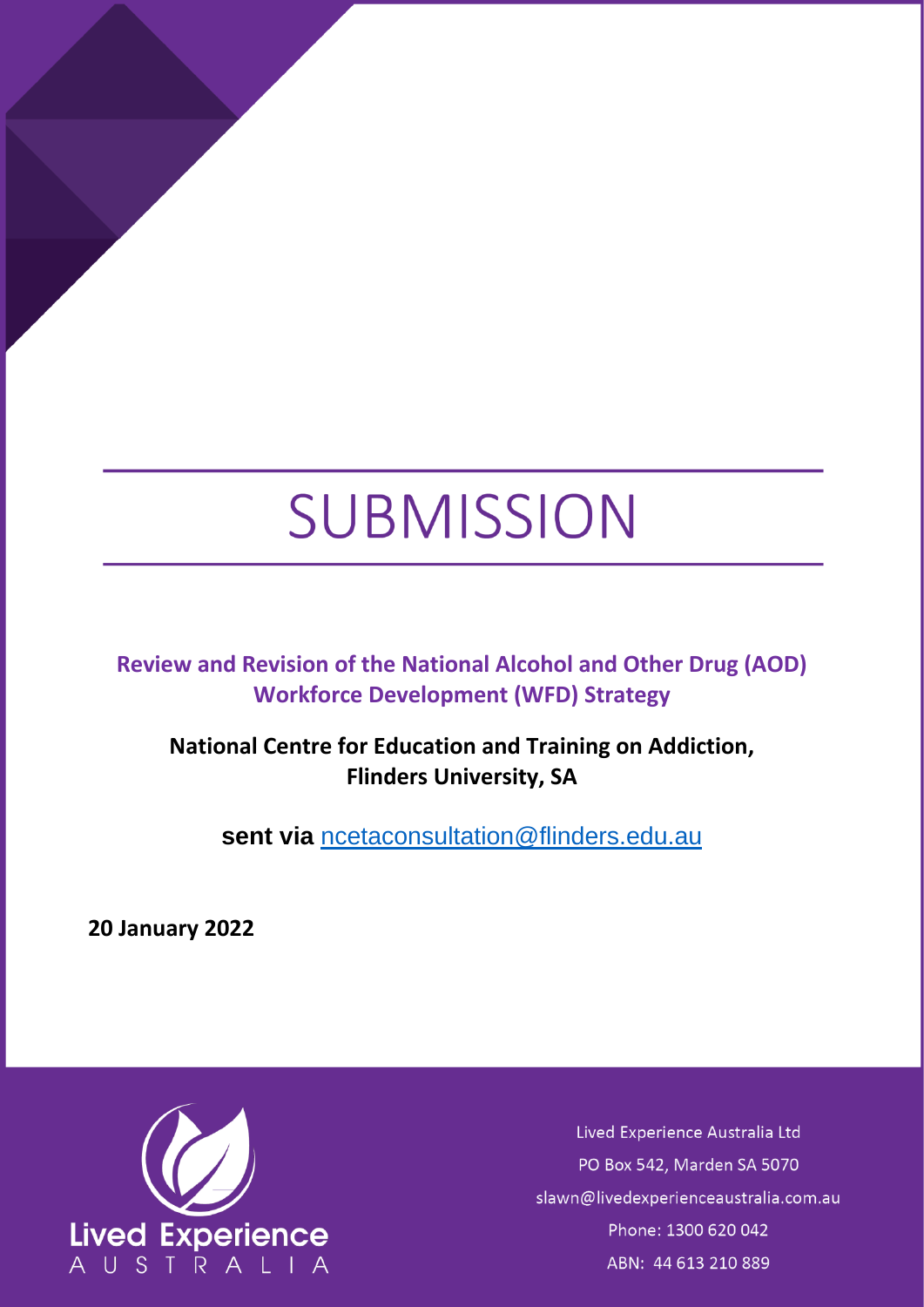## **Contents**

| Discussion question 2: What are the priority actions to improve WFD at the: 3                                                                                                                                                                                                                       |
|-----------------------------------------------------------------------------------------------------------------------------------------------------------------------------------------------------------------------------------------------------------------------------------------------------|
| a)                                                                                                                                                                                                                                                                                                  |
| b)                                                                                                                                                                                                                                                                                                  |
| c) individual worker levels in the short-medium (3-5 years) and longer (6-10 years) terms? 3                                                                                                                                                                                                        |
|                                                                                                                                                                                                                                                                                                     |
| (b) What WFD goals should be set for improving WFD outcomes for this group (i.e., what should be                                                                                                                                                                                                    |
| Discussion question 4: Thinking about generalist workers: (a) What are the priority WFD issues for                                                                                                                                                                                                  |
| Discussion question 6: Thinking about other the workforce groups with unique needs (e.g., rural,<br>regional and remote workers, peer workers, law enforcement and corrections workers): 4                                                                                                          |
|                                                                                                                                                                                                                                                                                                     |
|                                                                                                                                                                                                                                                                                                     |
|                                                                                                                                                                                                                                                                                                     |
| Discussion question 9: How can integrated care with other sectors (e.g., mental health) best be<br>achieved in practice to support clients with multiple and complex needs? Are there Australian<br>or international examples of best practice in this area that could be replicated?  5            |
| Discussion question 11: Considering recruitment and retention in the AOD sector: (a) What are the<br>key issues and challenges? (b) What are the immediate priorities for attention and action? (c)<br>What initiatives would best support effective recruitment and retention in the AOD sector? 6 |
| Discussion question 12: What substances should be considered of particular concern for the AOD<br>sector at the current time and into the future and what are the implications for AOD WFD to                                                                                                       |
| Discussion question 16: What WFD strategies will best support AOD services, workers and clients to<br>engage effectively with digital and online service provision? What are the immediate priorities                                                                                               |
| Online and digital programs are filling a key place for those in the mental health sector. Telehealth is<br>something that people with mental ill-health find extremely useful. Amongst the key findings                                                                                            |
|                                                                                                                                                                                                                                                                                                     |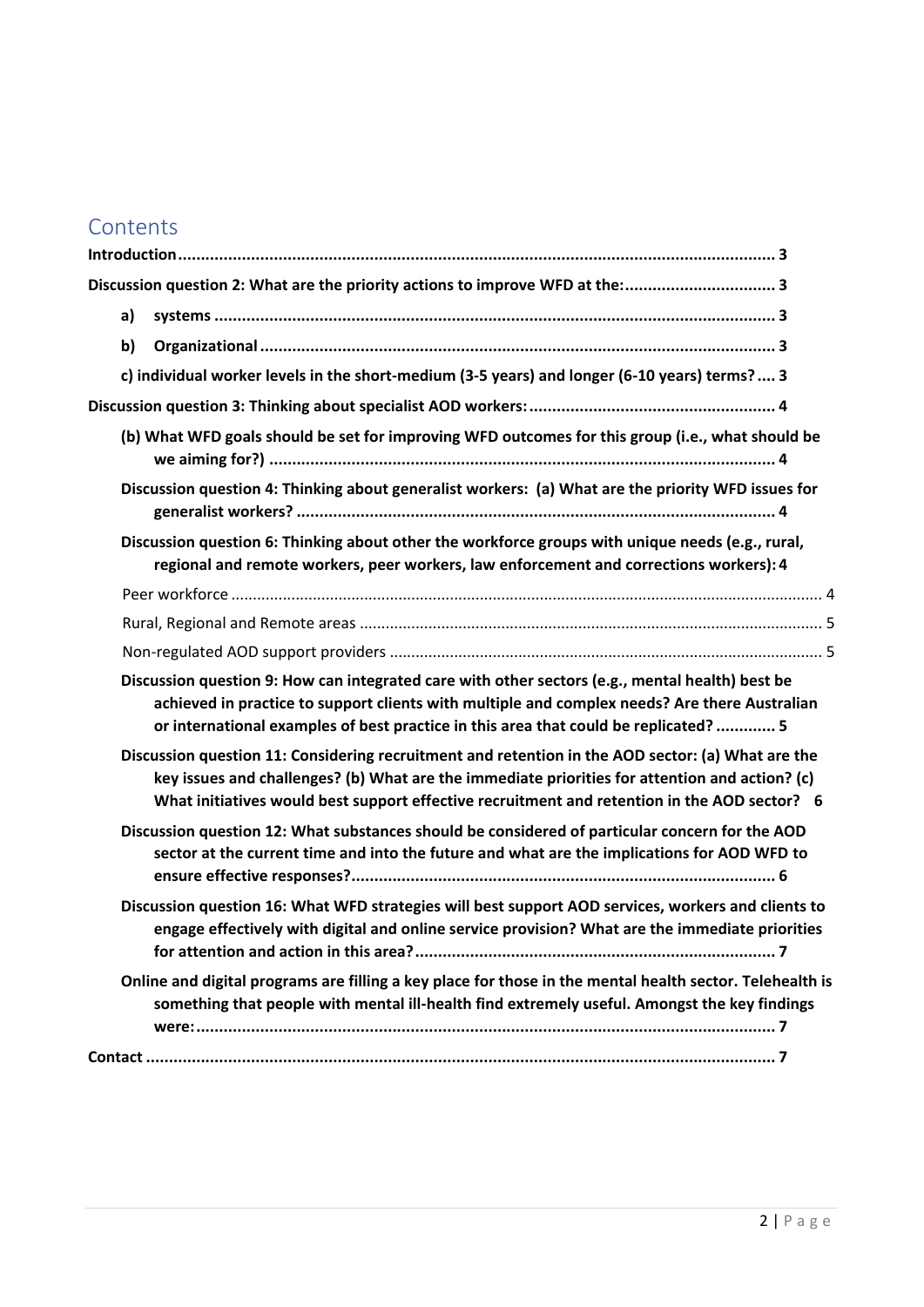## <span id="page-2-0"></span>Introduction

Lived Experience Australia (hereafter LEA) is a national representative organisation for Australian mental health consumers and carers, formed in 2002 with a focus on the private sector. Our core business is to advocate for systemic change, empowerment of consumers in their own care, promoting engagement and inclusion of consumers and carers within system design, planning and evaluation and most importantly, advocating for consumer choice and family and carer inclusion.

LEA is pleased to provide this Submission into the Australian Government's Review and Revision of the National Alcohol and Other Drug (AOD) Workforce Development (WFD) Strategy: Discussion Paper LEA has focussed on the main areas we consider most critical to the people we represent.

Given there is close alignment between mental ill-health and AODs, LEA is keen to provide this Submission as the people we represent are often treated in both settings but experience a lack of integration of focus on their needs by these systems. There has been a great deal of discussion as to what comes first, i.e., mental health issues where people us AODs as a coping or soothing strategy, or whether AODs cause or add to their mental ill-health. We also know that many people with mental ill-health including those with severe or complex mental illness also have issues relating to heavy AOD use.

AODs seems to be treated separately from mental ill-health in several settings, most particularly noted in community mental health settings. There seems to be little interaction or information sharing, which sees people being treated via medications for mental illness, also consuming medications for AOD withdrawal. These two areas seem to treat the person in separate silos, with each area taking responsibility for medication management according to the setting and focus. We are aware from our members that mental health clinicians, for example, do little to monitor the medications for AOD treatment, and the necessary reduction in medications needed for people to withdraw their dependence.

## <span id="page-2-1"></span>Discussion question 2: What are the priority actions to improve WFD at the:

#### <span id="page-2-2"></span>a) systems

Anecdotally, LEA refers to our members' responses, and therefore believe that as a priority action, integrated, holistic care where the consumer is at the centre of care is urgently needed. Greater integration between mental health and AOD is urgently needed. This includes not only secondary and tertiary mental health services but must also include primary care systems to ensure prevention and early intervention for these enmeshed conditions, which have proven causal relationships<sup>1</sup> and shared pathways.

#### <span id="page-2-3"></span>b) Organizational

LEA is of the view that greater communication, cooperation and collaboration are urgently required between AOD and mental health systems when a consumer is being treated by both areas. Formal protocols are urgently needed to ensure who is accountable for what, where both have a role that is shared, and who ultimately takes responsibility for the best outcomes for the consumer.

## <span id="page-2-4"></span>c) individual worker levels in the short-medium (3-5 years) and longer (6-10 years) terms?

3-5 years: A basic understanding of both aspects of care, i.e., mental health and AOD should be a skill and expertise of any clinician working in both areas, with clear systems for ongoing professional development as part of core workforce skill maintenance, given new evidence and treatments are appearing all the time in both areas.

<sup>&</sup>lt;sup>1</sup> Hahad O, Daiber A, Michal M, et al. Smoking and neuropsychiatric disease: association and underlying mechanisms. International Journal of Molecular Sciences. 2021;22: 7272-7295.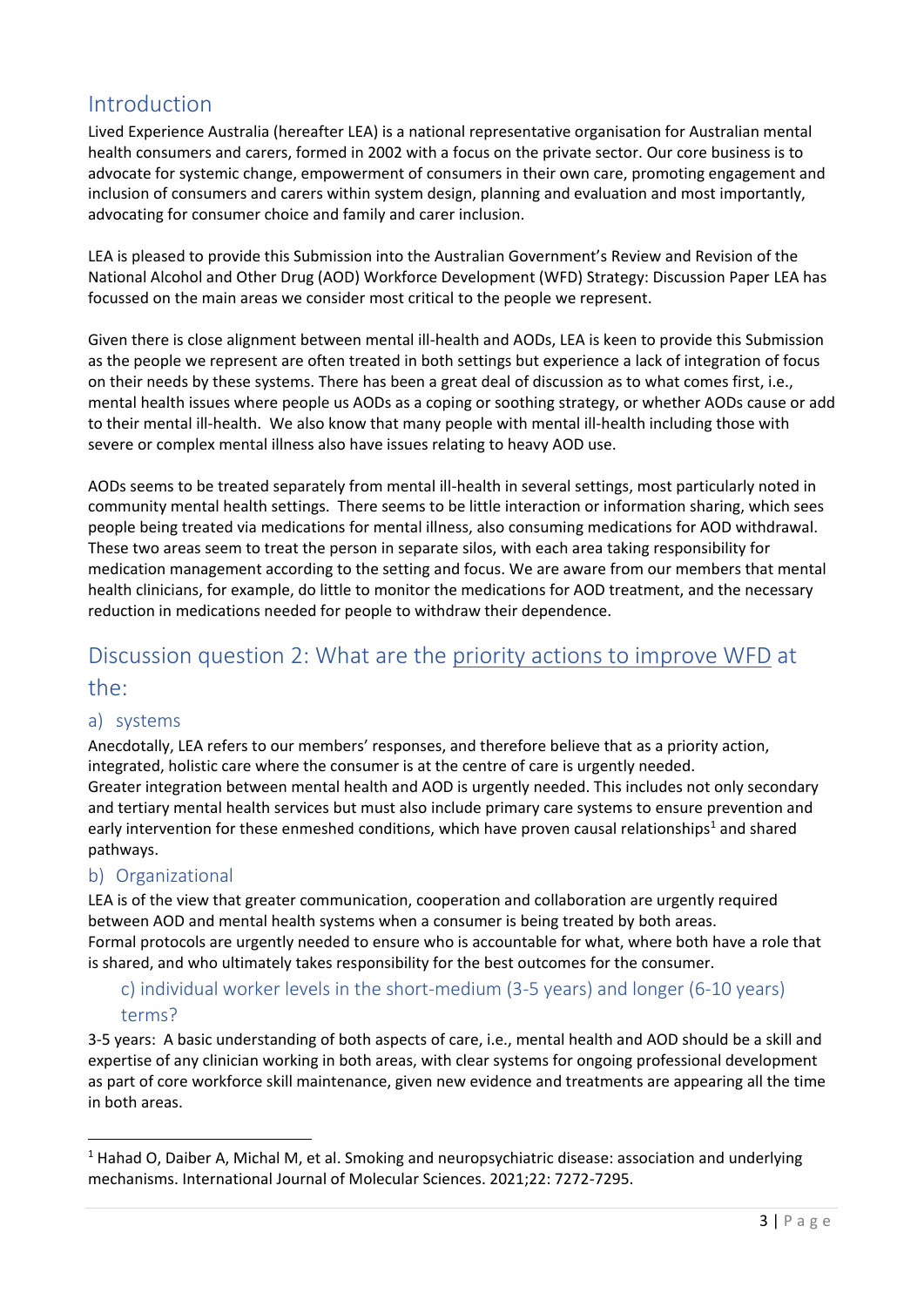## <span id="page-3-0"></span>Discussion question 3: Thinking about specialist AOD workers:

## (a) What are the priority WFD issues for AOD specialist workers?

Workforce recruitment and retention, despite the stigma associated with working in this area, is needed. AOD is a growing area affecting many Australians, many of whom do not consider they are affected or addicted. More needs to be done to attract people into this profession. A stigma reduction campaign within the various professions would help in encouraging people to think about this area in a professional light. We've witnesses clinicians doing some of their most rewarding and skilled work when working with people with mental health and AOD issues.

Private psychiatric hospitals provide most of the inpatient hospital withdrawal and rehabilitation services across Australia. More needs to be done to expand inpatient AOD rehabilitation in a hospital setting where people experiencing adverse events of withdrawal can be more closely monitored and supported ensuring that the treatment will have positive outcomes in the long term.

<span id="page-3-1"></span>(b) What WFD goals should be set for improving WFD outcomes for this group (i.e., what should be we aiming for?)

There is a clear need for professional development skills requirements now. Credentialing is also needed to ensure the scope of practice aligns best with the treatment and supports being provided.

## <span id="page-3-2"></span>Discussion question 4: Thinking about generalist workers:

#### (a) What are the priority WFD issues for generalist workers?

LEA continues to draw attention to the stigma attached to working in this area. Unless workers feel that their efforts are making a difference, work satisfaction declines. Working in the AOD area should be highlighted in educational programs providing opportunities for people to work in an area not only of need, but also toward giving people a chance to have a contributing life.

<span id="page-3-3"></span>Discussion question 6: Thinking about other the workforce groups with unique needs (e.g., rural, regional and remote workers, peer workers, law enforcement and corrections workers):

#### <span id="page-3-4"></span>Peer workforce

In terms of peer workers, LEA undertook a scoping study in 2019<sup>2</sup> to develop a member based national organisation for the peer workforce, and in the consultations, a narrow view was expressed as to whether peer workers from the AOD should be included in the mental health peer workforce.

*A narrow view has also been expressed as to whether peer workers employed within alcohol and other drugs, NDIS, other areas or volunteers engaged in a peer support capacity should be eligible for membership. These views were not representative of what the consultations highlighted. In terms of applicability of a national peer organisation to peer workers in the alcohol and other drug area, it should be noted that the National Qualification Certificate IV in Mental Health Peer Work CHC43515 is the same for A&OD peer workers with AOD electives.* 

*Further, given this strong view from the Victorian consultation, the Project Team determined that a question as to membership should be included within the online survey which asked people:* 

#### *Membership: If we have an organisation who should it represent?*

<sup>&</sup>lt;sup>2</sup> Toward Professionalisation: Community of Peers Project; A Project to undertake a feasibility study into the establishment of a member-based organisation for the peer workforce in Australia; 2019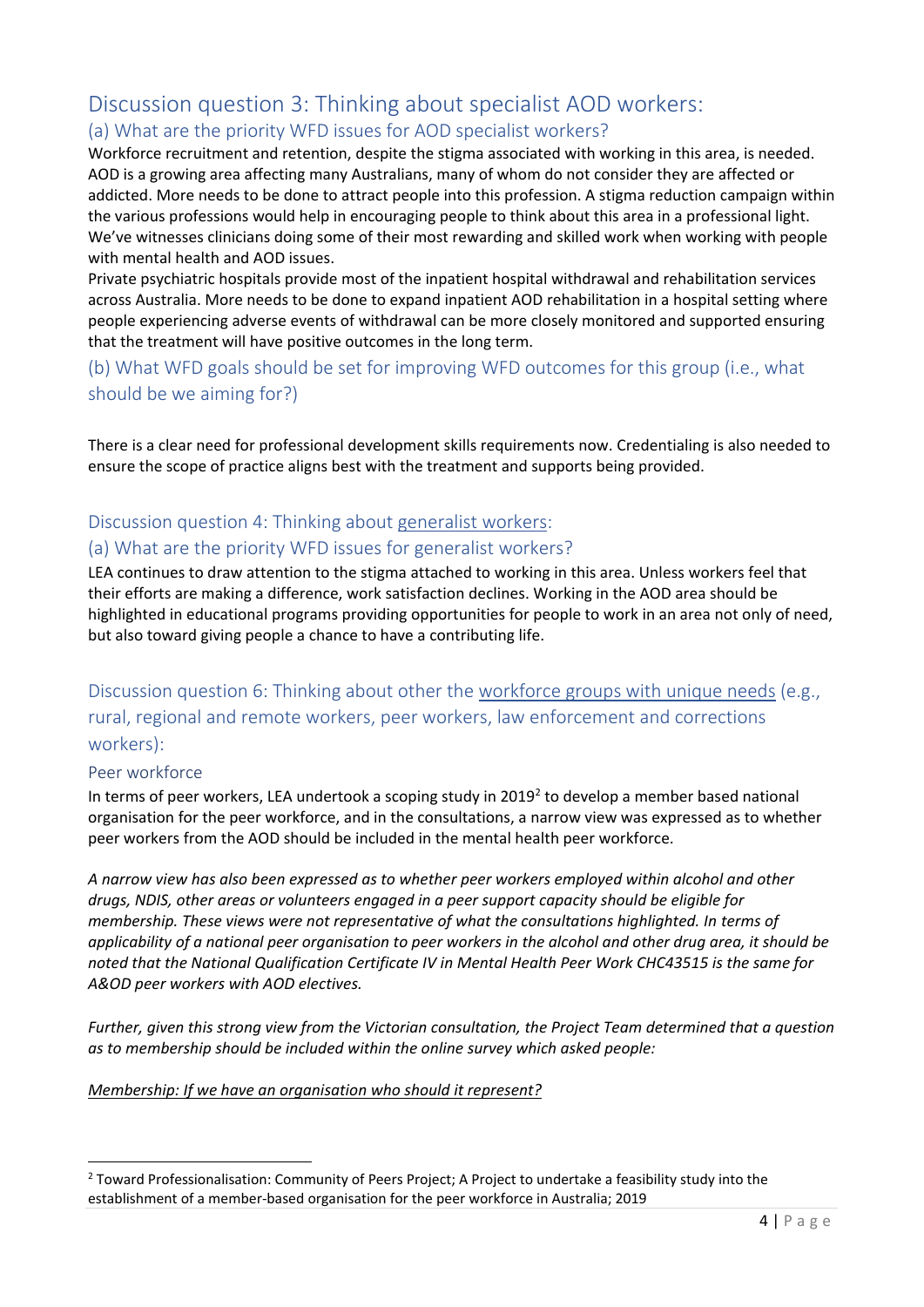*Respondents believe that any organisation should represent all lived experience workers 48.8% (n=63 of 129) and both consumer and carer peer workers 29.4% (n=38 of 129) with only 9.3% responding to applicability for consumer peer workers exclusively (n=12 of 129).<sup>3</sup>*

This result clearly indicates to LEA that the AOD peer workforce is just as valued as is the mental health peer workforce and should be seen to be as crucial to this area as to any other.

Over the last 3 years, LEA has offered sponsorships to 36 people to undertake the Cert IV, Mental Health Peer Work<sup>4</sup>. We are seeing an increase in applications from people from the AOD areas. LEA is of the view that this is encouraging as we know that the value of peer worker interaction is something that consumer really appreciate. In our 2021 research Report, the Missing Middle<sup>5</sup>, when asked who they would want to re-engage with after disengaging from mental health services, *the fourth most prevalent response in both the consumer and carer responses, was engagement with a peer worker.* 

#### <span id="page-4-0"></span>Rural, Regional and Remote areas

These areas are noted for lack of access to services, whether it is mental health or AOD. Protocols are needed to enable access to training clinicians whether this is via telehealth or other means to ensure people can access clinicians when needed.

Support is crucial in the area of AOD as is mental health. People with AOD should be able to access these through mental health community teams or other mechanisms available to people with mental ill-health.

#### <span id="page-4-1"></span>Non-regulated AOD support providers

LEA is aware that there is a huge profitable industry being established in the 'private' rehab space, with \$30,000 per program, for example for Meth programs. Families are selling up assets to fund what they see are last hope options after being failed by the health system due to lack of availability or unreasonable wait times. These options seem to have ex-addicts and supporters as founders and key staff with light association to health professionals. We query the level of regulation required for these programs and their workforces. Often, their appeal is they attempt to tackle the challenge from a social problem rather than a health problem perspective, offering additional value adds such as personal development through to spiritual awakening. Sadly, these unregulated offerings will fill a void for many desperate people and families impacted by AOD.

#### <span id="page-4-2"></span>Discussion question 9: How can integrated care with other sectors (e.g., mental health) best be achieved in practice to support clients with multiple and complex needs? Are there Australian or international examples of best practice in this area that could be replicated?

LEA has addressed the close association and needs between mental ill-health and AOD throughout the earlier responses.

Integrated care with clear protocols to guide that integration are needed as a matter of urgency. Drug interactions between AOD use and mental illness can present a risk to a consumer. Also monitoring the reduction of medications overtime as the consumer's health improves is crucial so that the person is on the least number and amount of medications possible, to avoid the adverse long-term impacts of physical health of many of these medications. LEA is very aware of the close association between psychotropic medications and health risks and advocate for the minimal number and amount of medications necessary to keep a person stable on their recovery journey.

<sup>&</sup>lt;sup>3</sup> Toward Professionalisation: Community of Peers Project, [https://www.mentalhealthcommission.gov.au/getmedia/97a154cd-7b72-4577-9562-4077c33820d2/Towards-](https://www.mentalhealthcommission.gov.au/getmedia/97a154cd-7b72-4577-9562-4077c33820d2/Towards-Professionalisation-literature-review)[Professionalisation-literature-review](https://www.mentalhealthcommission.gov.au/getmedia/97a154cd-7b72-4577-9562-4077c33820d2/Towards-Professionalisation-literature-review) p.36.

<sup>4</sup> Cert IV Mental Health Peer Work; Report to Department of Health, Canberra.

<sup>5</sup> The Missing Middle, Lived Experience Perspectives, Kaine C, Lawn S, (2021) <https://www.livedexperienceaustralia.com.au/missingmiddlemedia> P.16.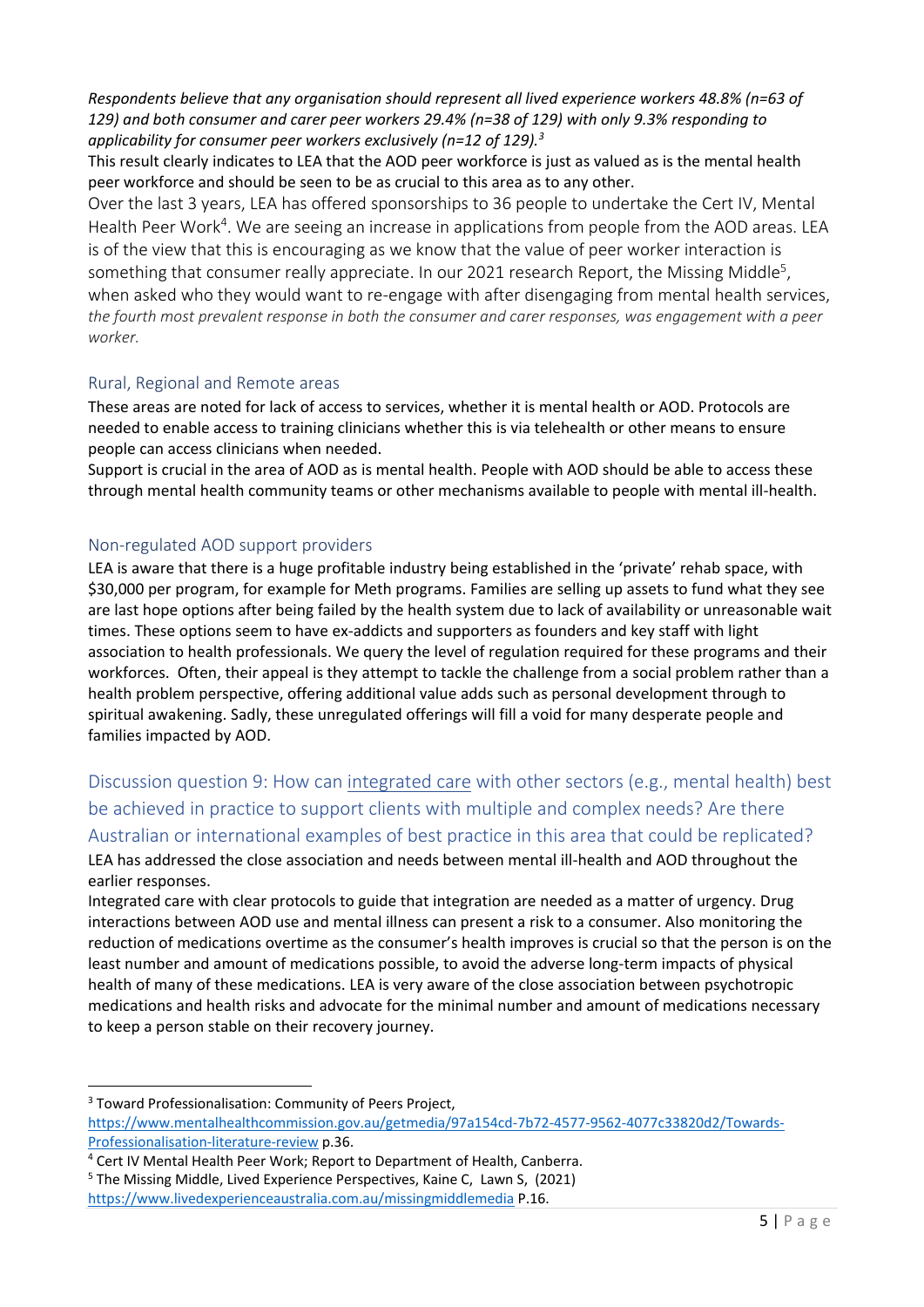It is a known fact that people with mental illness die 20 years younger, are more at risk of homelessness and poor physical and dental health, have little opportunity for meaningful work or study, are isolated and disengaged with the community and rely heavily on family and/or friends and Carers.

This is similar in the AOD area where relationships break down, with lost employment, homelessness and poor physical health that can also result from their AOD use.

Clearly, closer integrated care is urgently required, with clear communication, and collaboration between settings.

GPs are often the first and last port of call, and the GP should be at the heart of information sharing between systems.

<span id="page-5-0"></span>Discussion question 11: Considering recruitment and retention in the AOD sector: (a) What are the key issues and challenges? (b) What are the immediate priorities for attention and action? (c) What initiatives would best support effective recruitment and retention in the AOD sector?

LEA has discussed this in the preceding questions.

<span id="page-5-1"></span>Discussion question 12: What substances should be considered of particular concern for the AOD sector at the current time and into the future and what are the implications for AOD WFD to ensure effective responses?

Alcohol is the 'hidden' substance which is generally seen as acceptable and often not associated with AOD dependence, however, it can be as devastating as any illicit drug taking and causes as much damage to relationships, employment etc.

A clear message is needed to ensure Australians are more aware of the devastating effects of alcohol misuse.

Clearly methamphetamine (ice) is at present the number one substance of concern. We know that people using ice can experience psychosis which they may or may not fully recover from. The interaction between ice and known psychotropic medications is of great concern with many consumers not being aware of the danger.

More needs to be done in the mental health sector to educate consumers of the grave risk to their mental health both in the short and long term in taking illicit drugs, most particularly ice.

Injectable illicit drugs are also of concern as the sharing of needles and thoughtless disposal poses risks to the community and seems to be increasing. We are horrified by reports of used syringes being found in children's playgrounds for example, on beaches, or other areas where we can find pleasure in barefoot recreational pursuits.

To ensure effective responses to people with illicit drug substance abuse, we are supportive of dedicated injecting facilities where people can safely use clean and dispose of used syringes despite the seeming controversy held by many of the public. Location of these facilities is the key to consideration, and it is more about where they are located than what they are offering.

Cigarette smoking is also an insidious issue for people with mental health issues, impacting their physical health and multiple aspects of their psychosocial health. Service cultures continue to 'accept' it as the 'norm' for these populations, despite it being the major contributor to cardiac disease in this group, and cardiac disease being the leading cause of mortality and morbidity in this group. Little has changed in this regard for these populations, even though it is clear that doing so makes clear clinical, social and economic sense.<sup>6</sup>

We would have hoped to see some mention of cannabis and other organic drugs such as Ayahuasca mentioned as we are aware that they are now being used as withdrawal options in some of the

<sup>6</sup> RANZCP (2016) The Economic Costs of Serious Mental Illness and Comorbidities in Australia and New Zealand. <https://www.ranzcp.org/files/resources/reports/ranzcp-serious-mental-illness.aspx>